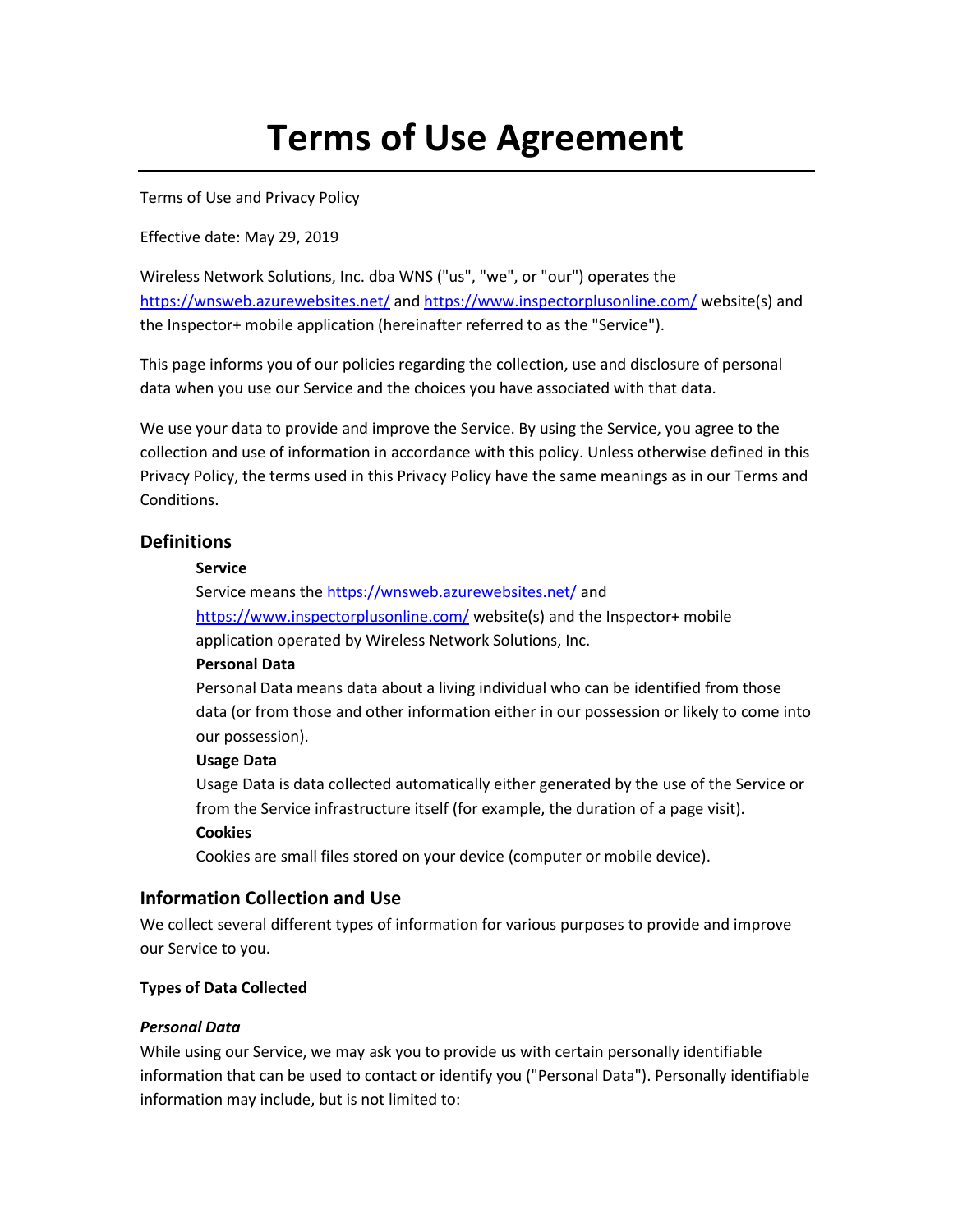- Email address
- First name and last name
- Cookies and Usage Data

## *Usage Data*

We may also collect information that your browser sends whenever you visit our Service or when you access the Service by or through a mobile device ("Usage Data").

This Usage Data may include information such as your computer's Internet Protocol address (e.g. IP address), browser type, browser version, the pages of our Service that you visit, the time and date of your visit, the time spent on those pages, unique device identifiers and other diagnostic data.

When you access the Service with a mobile device, this Usage Data may include information such as the type of mobile device you use, your mobile device unique ID, the IP address of your mobile device, your mobile operating system, the type of mobile Internet browser you use, unique device identifiers and other diagnostic data.

#### *Tracking Cookies Data*

We use cookies and similar tracking technologies to track the activity on our Service and we hold certain information.

Cookies are files with a small amount of data which may include an anonymous unique identifier. Cookies are sent to your browser from a website and stored on your device. Other tracking technologies are also used such as beacons, tags and scripts to collect and track information and to improve and analyse our Service.

You can instruct your browser to refuse all cookies or to indicate when a cookie is being sent. However, if you do not accept cookies, you may not be able to use some portions of our Service.

Examples of Cookies we use:

- **Session Cookies.** We use Session Cookies to operate our Service.
- **Preference Cookies.** We use Preference Cookies to remember your preferences and various settings.
- **Security Cookies.** We use Security Cookies for security purposes.

# **Use of Data**

Wireless Network Solutions, Inc. uses the collected data for various purposes:

- To provide and maintain our Service
- To notify you about changes to our Service
- To allow you to participate in interactive features of our Service when you choose to do so
- To provide customer support
- To gather analysis or valuable information so that we can improve our Service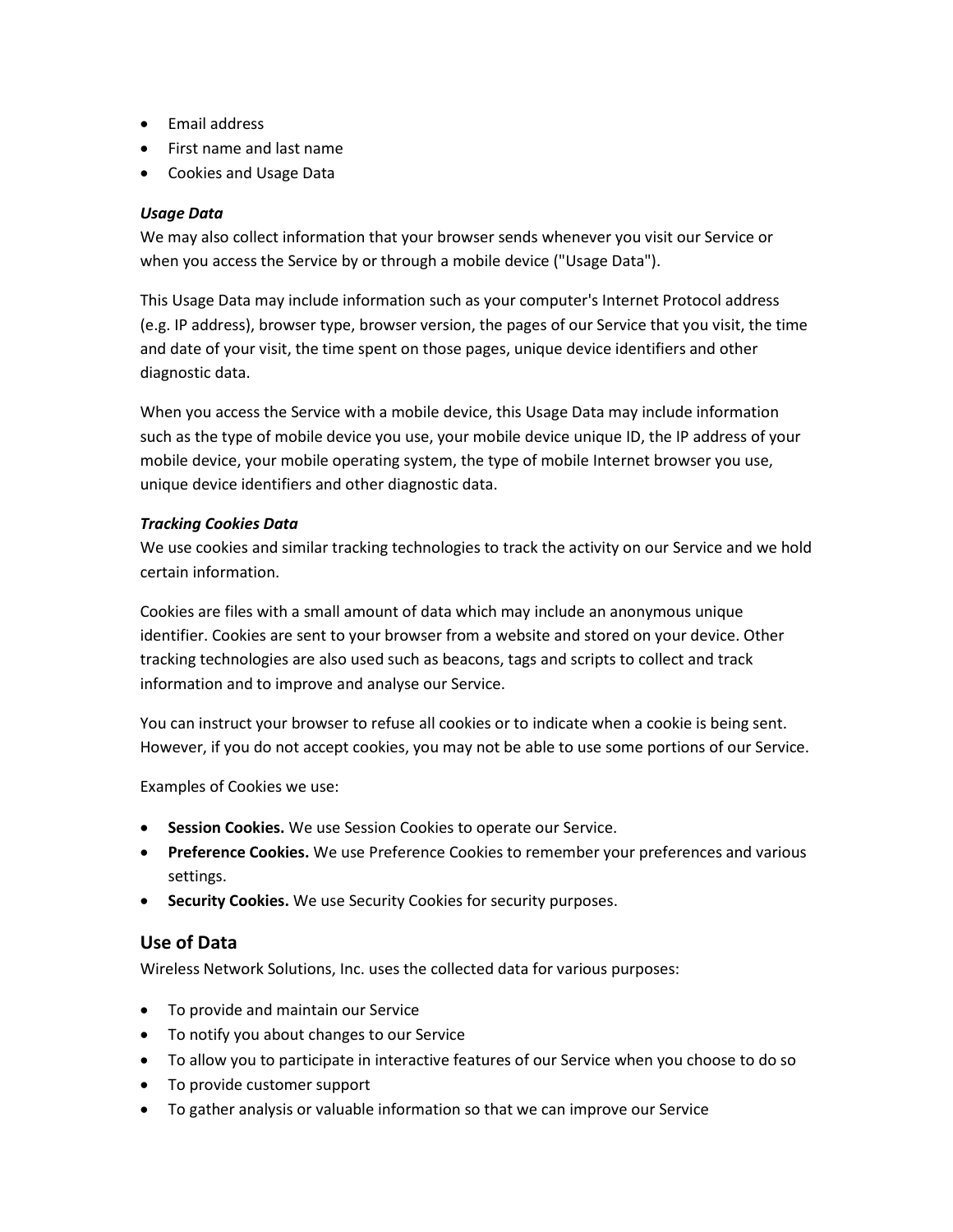- To monitor the usage of our Service
- To detect, prevent and address technical issues

# **Transfer of Data**

Your information, including Personal Data, may be transferred to  $-$  and maintained on  $$ computers located outside of your state, province, country or other governmental jurisdiction where the data protection laws may differ from those of your jurisdiction.

If you are located outside United States and choose to provide information to us, please note that we transfer the data, including Personal Data, to United States and process it there.

Your consent to this Privacy Policy followed by your submission of such information represents your agreement to that transfer.

WNS will take all the steps reasonably necessary to ensure that your data is treated securely and in accordance with this Privacy Policy and no transfer of your Personal Data will take place to an organisation or a country unless there are adequate controls in place including the security of your data and other personal information.

# **Disclosure of Data**

#### **Business Transaction**

If Wireless Network Solutions, Inc. is involved in a merger, acquisition or asset sale, your Personal Data may be transferred. We will provide notice before your Personal Data is transferred and becomes subject to a different Privacy Policy.

#### **Legal Requirements**

Wireless Network Solutions, Inc. may disclose your Personal Data in the good faith belief that such action is necessary to:

- To comply with a legal obligation
- To protect and defend the rights or property of Wireless Network Solutions, Inc.
- To prevent or investigate possible wrongdoing in connection with the Service
- To protect the personal safety of users of the Service or the public
- To protect against legal liability

## **Security of Data**

The security of your data is important to us but remember that no method of transmission over the Internet or method of electronic storage is 100% secure. While we strive to use commercially acceptable means to protect your Personal Data, we cannot guarantee its absolute security.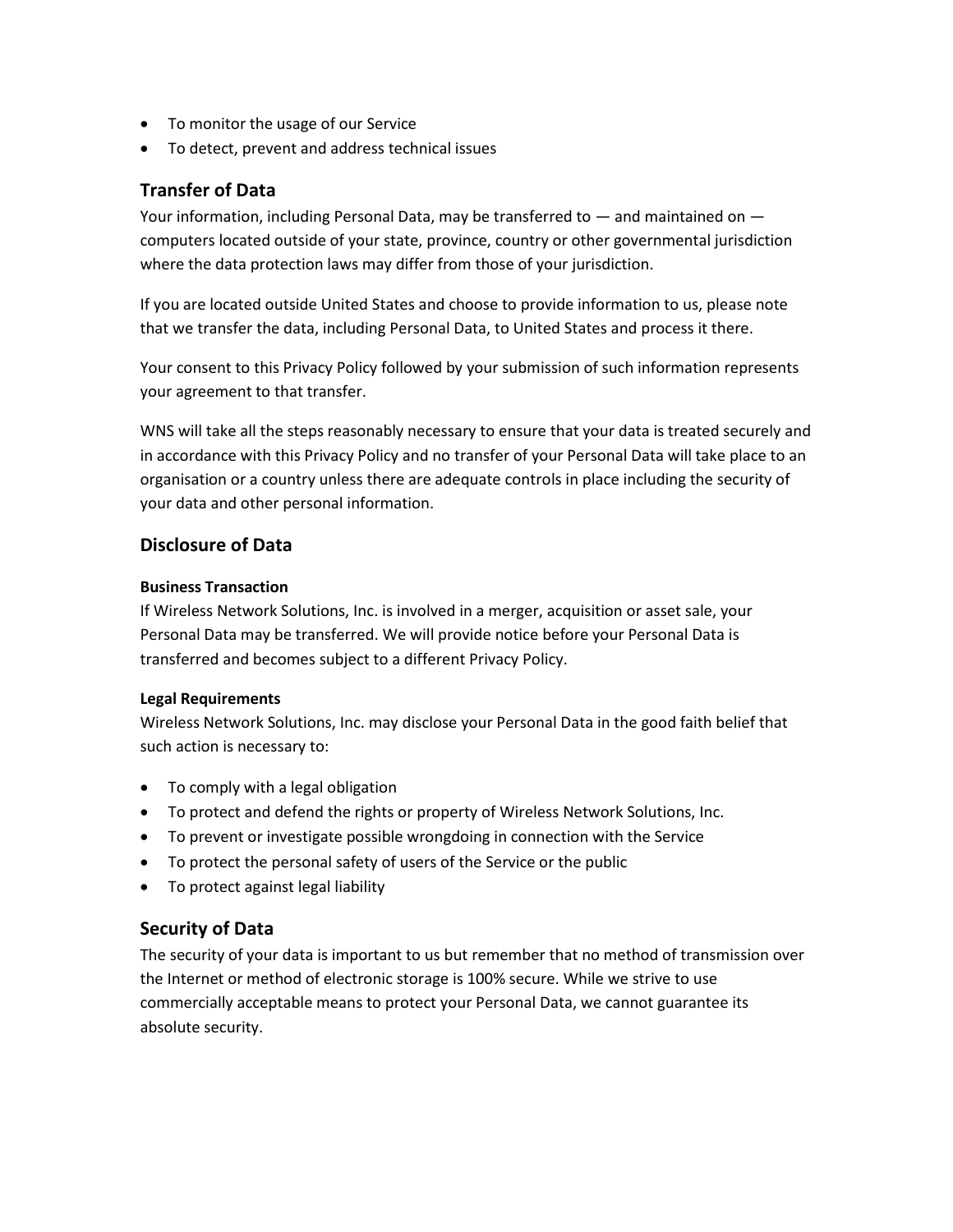# **Our Policy on "Do Not Track" Signals under the California Online Protection Act (CalOPPA)**

We do not support Do Not Track ("DNT"). Do Not Track is a preference you can set in your web browser to inform websites that you do not want to be tracked.

You can enable or disable Do Not Track by visiting the Preferences or Settings page of your web browser.

# **Service Providers**

We may employ third party companies and individuals to facilitate our Service ("Service Providers"), provide the Service on our behalf, perform Service-related services or assist us in analyzing how our Service is used.

These third parties have access to your Personal Data only to perform these tasks on our behalf and are obligated not to disclose or use it for any other purpose.

# **Purchase**

# **Subscription Information**

Customer agrees to pay for a monthly fee for the maintenance of the equipment, equipment software and services in the amount agreed upon the start of the Service for the duration of the subscription.

## **Customer Support Information**

We agree to maintain or cause to be maintained the equipment and support the equipment and services. Each Monthly Maintenance Fee is agreed upon at the start of the Service for the duration of the subscription.

Customer shall not abuse, misuse, neglect or attempt any repairs or maintenance of the equipment. Any added costs to WNS for repairing or maintaining the equipment because of a violation of this provision shall be separately charged to customer.

# **Intellectual Property**

**CONFIDENTIALITY:** The software contains trade secrets and proprietary know-how that belong to Wireless Network Solutions, Inc., and it is being made available to the user in strict confidence. Any use or disclosure of the Software, or of its algorithms, protocols or interfaces, other than in strict accordance with this Terms of User Agreement, may be actionable as a violation of Wireless Network Solutions, Inc.'s Trade Secret Rights.

# **Termination**

We may terminate or suspend access to our Service immediately, without prior notice or liability, for any reason whatsoever, including without limitation if you breach the Terms.